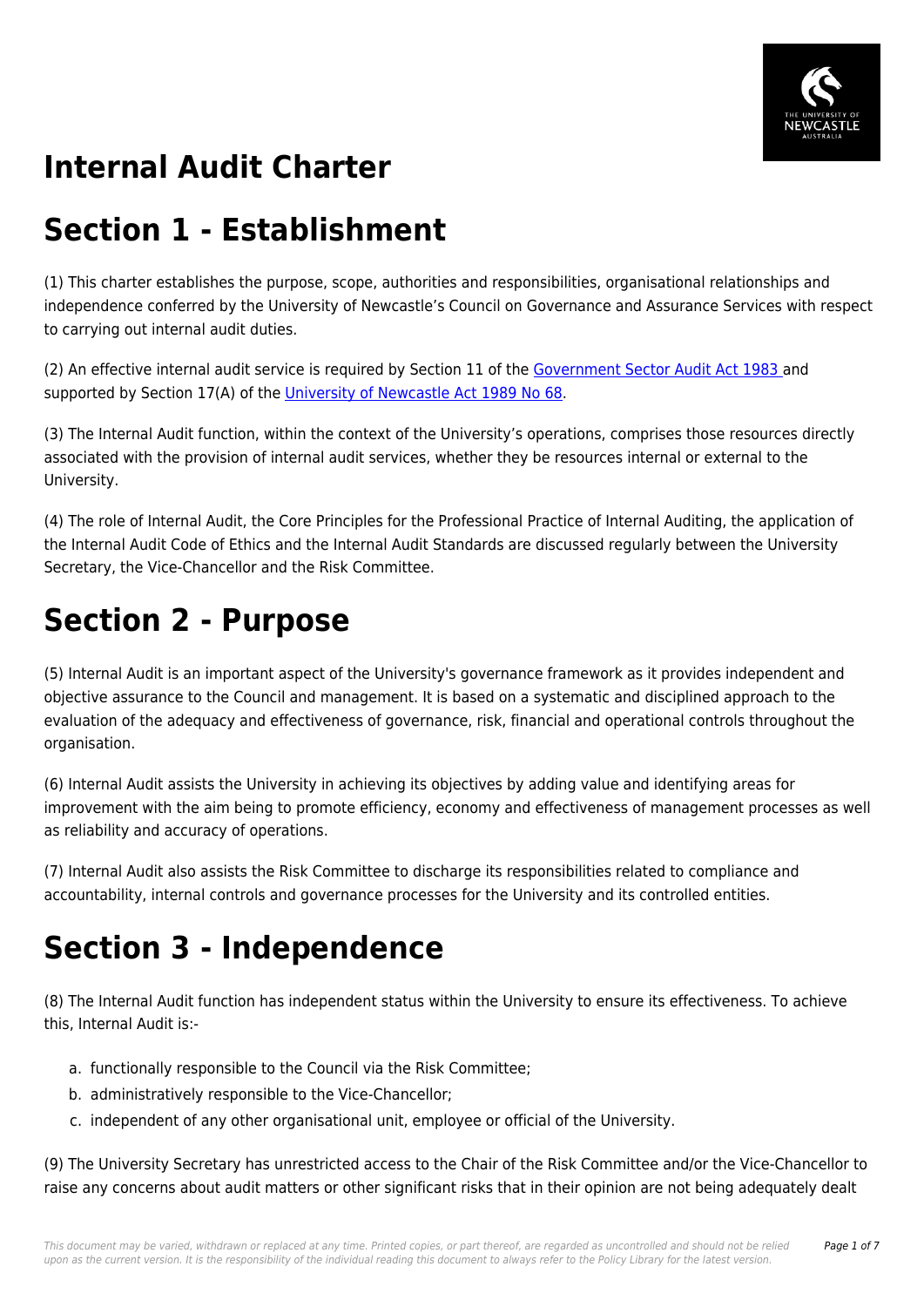with by the University.

(10) All Internal Audit activities must be free of influence from any element in the organisation, including matters related to audit selection, scope, procedures, frequency, timing, or report content.

(11) Internal Audit is independent of the activities that it audits to ensure unbiased judgements, proper conduct and impartial advice to management and the Council. Internal Audit must not have any direct operational responsibility or authority over any of the activities reviewed and must not assume responsibilities for the implementation of risk mitigates or controls.

(12) Where the University Secretary is responsible for a non-audit activity, safeguards are implemented to maintain independence. The University Secretary does not perform audit activities as part of managing or performing non-audit activities. Reviews of non-audit activities are managed and performed independently of the University Secretary and reported directly to the Risk Committee.

(13) Potential impairments to independence or objectivity relating to other management reviews must be disclosed to the key stakeholders of the engagement prior to acceptance of the engagement.

(14) To further preserve independence, staff working within Internal Audit will not usually undertake secondary employment within the University unless approved by the Risk Committee on the recommendation of the University Secretary.

## **Section 4 - Authority**

(15) Under the authority of the Council:

- a. Internal Audit will undertake audits in accordance with plans approved by the Risk Committee on behalf of Council.
- b. Internal Audit may undertake further audits and reviews as the Council, Council Committee, Vice-Chancellor, or members of the Executive Committee may request from time to time.
- c. Internal Audit may also conduct the preliminary fact finding activities required to assess any concerns of possible fraud or corruption that come to its attention. Resulting enquiries and investigation must be discussed and approved with the relevant senior authority. This will be a Member of the Council where the Vice-Chancellor has a conflict of interest.
- d. For the duration of the audit and in carrying out its duties and responsibilities, Internal Audit is entitled to full, free and unrestricted access to all of the University's activities, records, property, personnel and any other information which the University Secretary considers necessary to properly fulfil its functions as specified in the Internal Audit Plan, scope of individual audits or other special tasks or investigations.
- e. University staff (including those employed by a University controlled entity) are required to fully cooperate with Internal Audit activities and to facilitate the progress of audit work by providing input and assistance in an appropriate manner.
- f. The University Secretary, in undertaking the Internal Audit Plan or other tasks as directed under b or c is authorised to allocate resources, set frequencies, select subjects, determine scopes of work, apply techniques required to accomplish audit objectives and approve the final audit report in consultation with key stakeholders in the individual audit.
- g. Subject to the availability of approved budget, the University Secretary is authorised to engage an external service provider to conduct the audit, specific task or investigation, or if additional resources are required. The University Secretary will decline the consulting engagement if Internal Audit has a conflict of interest which cannot be effectively managed, are unable to obtain or lack the requisite knowledge, skills, or other competencies needed to perform all or part of the engagement.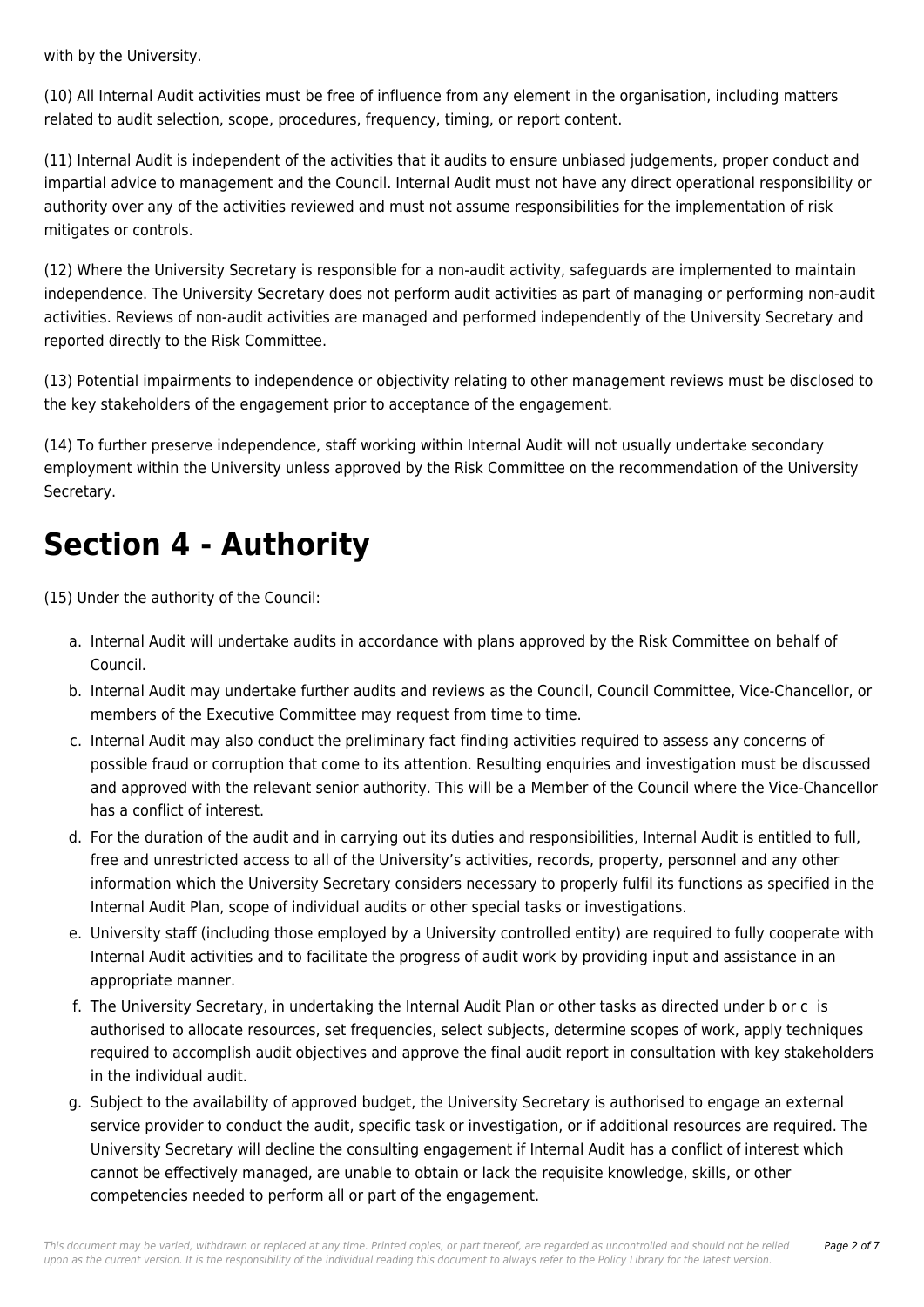h. The existence of Internal Audit does not reduce the financial and operational responsibilities of management for the proper execution and control of activities, including responsibilities for the periodic conduct of system appraisals, internal controls and risk management.

## **Section 5 - Confidentiality**

(16) All records, documentation and information accessed in the course of Internal Audit activities are to be used solely for the conduct of these activities. All Internal Audit staff are responsible and accountable for maintaining the confidentiality of information they receive in the course of their work.

(17) Internal Audit reports are deemed to be confidential reports of the Council and will be provided to the University's appointed external auditors and/or any other government agency in accordance with legislative requirements. Access to Internal Audit records will be managed by the Vice-Chancellor or the University Secretary after consideration and approval from relevant senior management.

## **Section 6 - Scope of Responsibilities**

(18) Internal Audit shall, in the performance of its function, consider the following:

- a. compliance, with internal and external legislation and instruments;
- b. the adequacy, reliability, integrity and effectiveness of the financial and operational controls, including IT system controls ;
- c. whether the information technology governance supports the University's strategies and objectives;
- d. the recording, control and use of the University's assets;
- e. the efficiency, effectiveness, design, implementation and ethical conduct of the University's systems and processes with an aim to contribute to the improvement in internal controls and risk management processes; and
- f. the extent to which public and other property, money and resources under the control of the University are accounted for, used and safeguarded from loss, including misuse.

(19) Internal Audit shall, where appropriate and requested, provide advice to management, including on new projects and programs, with particular emphasis on the matters identified in clause 18.

(20) Internal Audit activities may also cover any controlled entities of the University.

(21) By request from the Council or the Vice-Chancellor, Internal Audit may be asked to engage with associated/related bodies that are part of, attached to or otherwise partially controlled by the University.

(22) Should consulting opportunities arise during an internal audit engagement, a specific written understanding as to the objectives, scope, respective responsibilities, and other expectations should be reached between the parties with the results of the consulting engagement communicated to stakeholders.

(23) Internal Audit activities does not, in any instance, extend to:-

- a. exercising executive or managerial authority functions except those related to the Internal Audit function;
- b. performing any operational duties for the University or its controlled entities;
- c. initiating or approving accounting transactions outside the Internal Audit area; or
- d. involvement in any day-to-day operations or internal control functions of the University except those related to the Internal Audit function.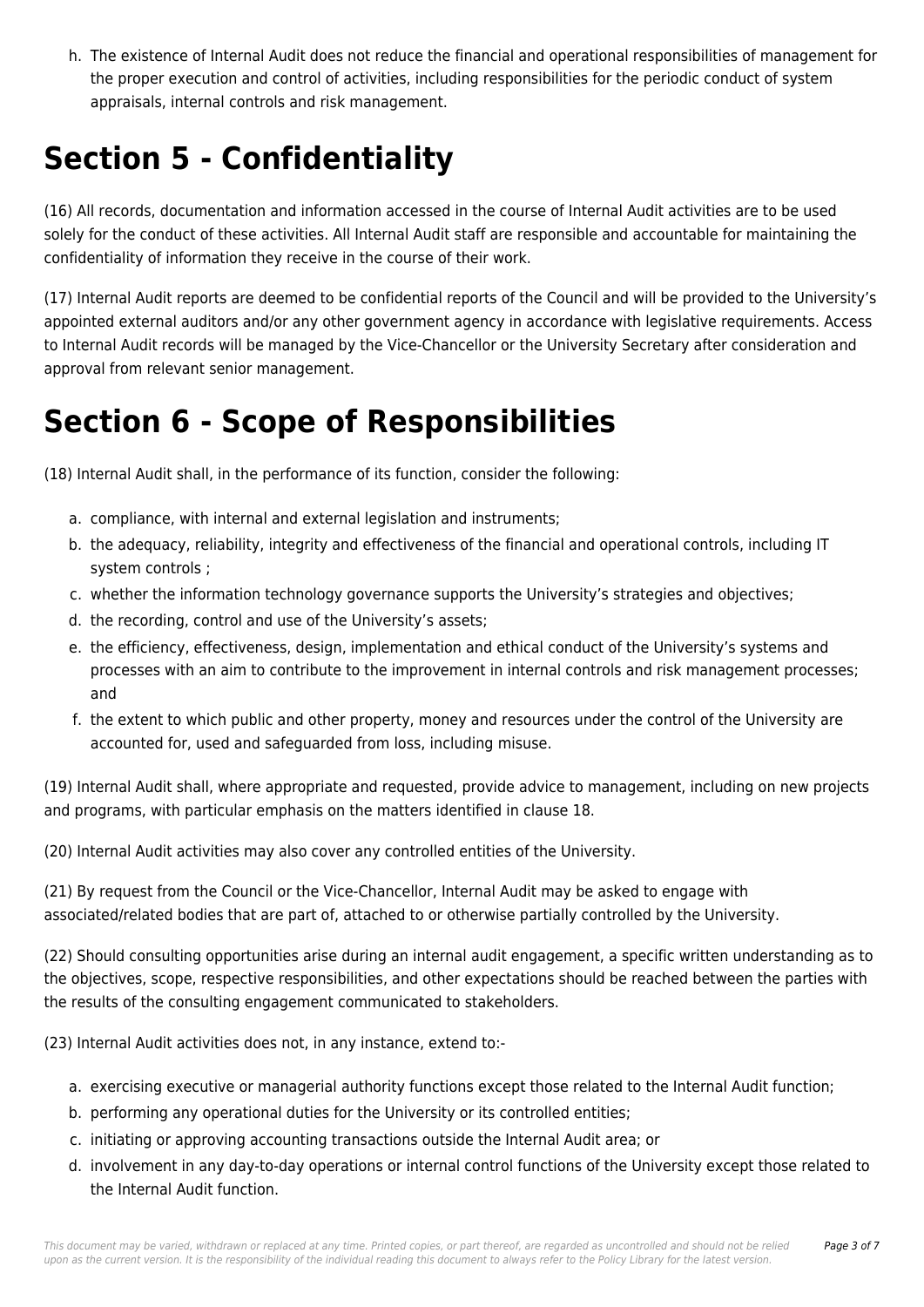## **Section 7 - Planning**

(24) Following consultation with the Vice-Chancellor, members of the Executive Committee and other relevant parties an Internal Audit Plan will be prepared annually by the University Secretary for approval of the Risk Committee on behalf of Council.

(25) Amendments to the approved Internal Audit Plan shall be submitted to the Risk Committee for consideration and approval on the recommendation of the University Secretary.

## **Section 8 - Professional Standards and Quality Assurance**

(26) Internal Audit will conduct activities consistent with this Charter and the International Standards for the Professional Practice of Internal Auditing issued by the Institute of Internal Auditors (IIA), noting that:

- a. external audit activities remain the prerogative of the [NSW Audit Office](https://policies.newcastle.edu.au/download.php?id=171&version=2&associated), or their agents;
- b. Internal Audit activities do not extend to the coordination of external audit on behalf of the [NSW Audit Office](https://policies.newcastle.edu.au/download.php?id=171&version=2&associated) although Internal Audit will consult with the University's external auditors to reduce duplication of audit activity;
- c. where applicable, Internal Audit will have regard for the standards and practice statements and professional code of ethics issued by Australian and International accounting and auditing organisations, including the Institute of Internal Auditors and the Accounting Professional and Ethical Standards Board.

(27) The University Secretary will arrange an independent review of the efficiency and effectiveness of the operations of the Internal Audit function as part of a quality assurance program at least every three years.

# **Section 9 - Reporting**

(28) The University Secretary will provide the results of internal audits and quality assurance reviews to the Vice-Chancellor and as a general rule, to the Executive Committee and the relevant members of University management.

(29) The University Secretary will report to the Risk Committee on:

- a. audits completed;
- b. progress in implementing the Internal Audit Plan including any issues impacting on the approved plan;
- c. progress in implementing agreed audit recommendations including any issues impacting on implementation;
- d. matters arising from previous meetings; and
- e. any other information requested by the Risk Committee.

(30) The University Secretary will communicate to the Vice-Chancellor and the Risk Committee any instances where management assumes a level of risk that may be outside the risk appetite and is unacceptable to the University.

(31) Annually the University Secretary will provide to the Risk Committee an attestation to support the independence of the internal audit services provided and an attestation to support compliance with the International Standards for the Professional Practice of Internal Auditing issued by the Institute of Internal Auditors.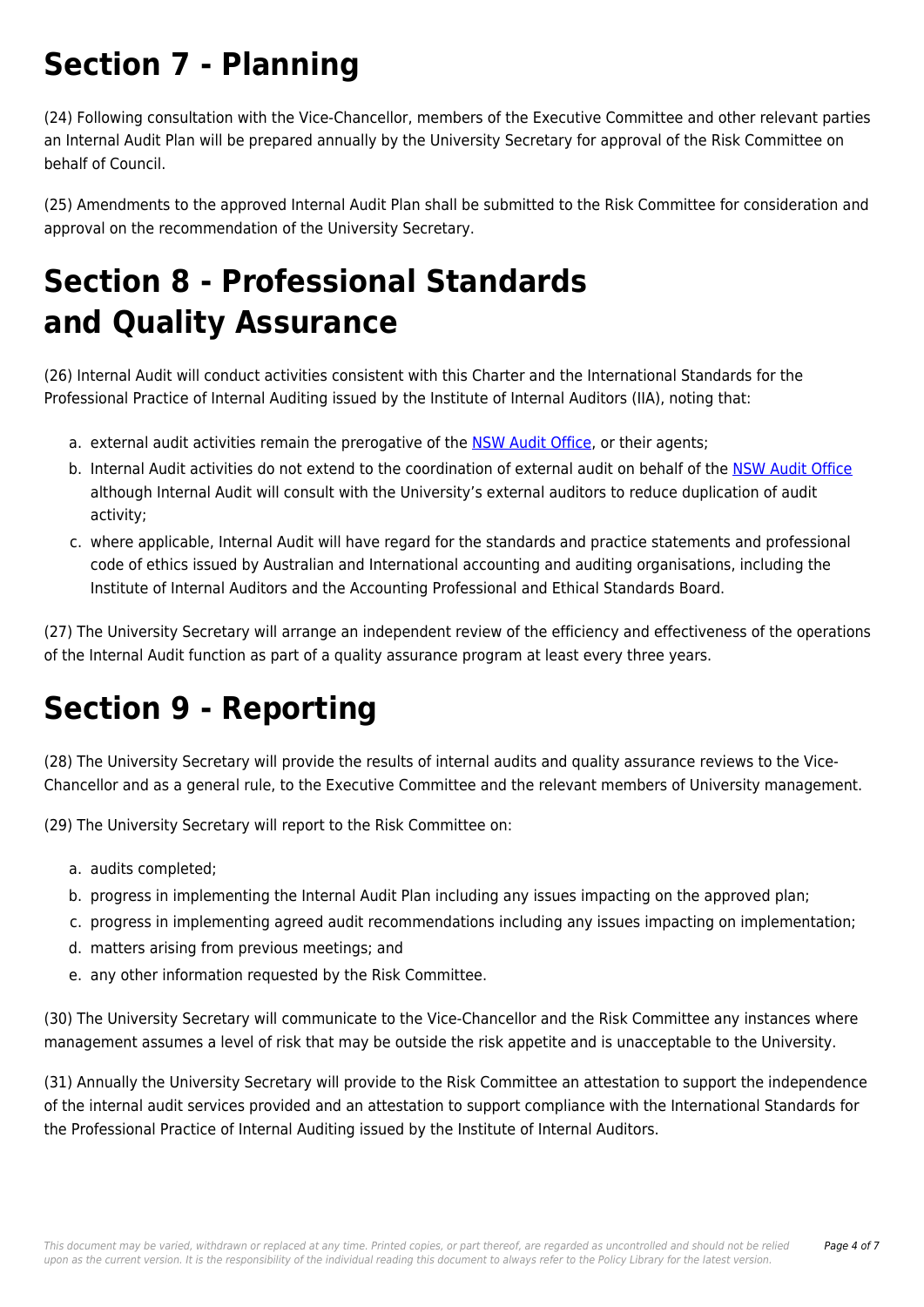#### **Section 10 - Audit Recommendations and Actions**

(32) The University Secretary is responsible for working with relevant management to ensure that a system is in place which supports the implementation of agreed audit recommendations and actions within required time-frames.

(33) It is the responsibility of management to ensure the agreed audit recommendations are actioned within the required time-frame.

#### **Section 11 - Review of Charter**

(34) The University Secretary is responsible for review of this Charter every two years.

(35) Amendments to this Charter require the approval of the Council on the recommendation of the Risk Committee.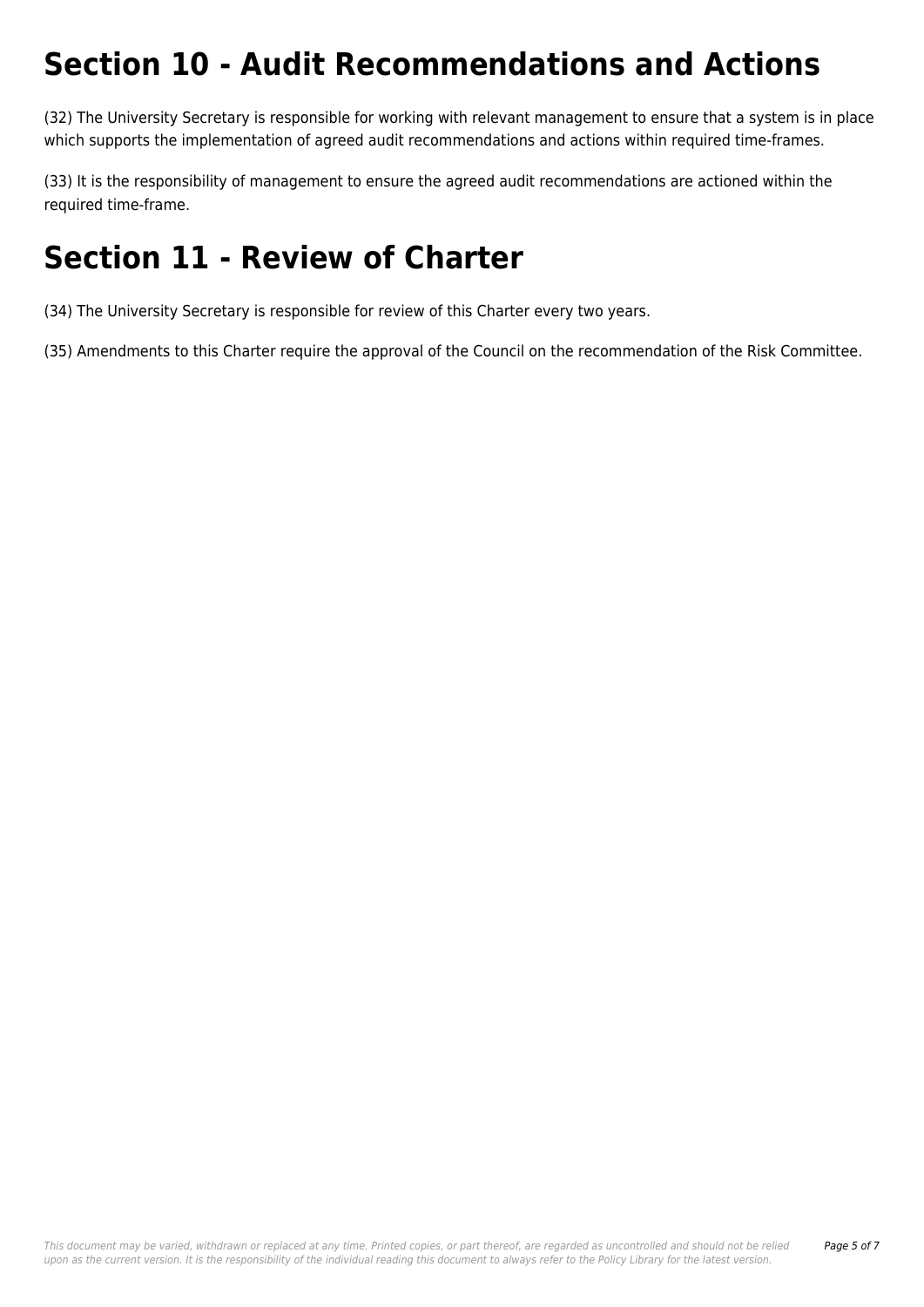#### **Status and Details**

| <b>Status</b>                | Current                                                                                                           |
|------------------------------|-------------------------------------------------------------------------------------------------------------------|
| <b>Effective Date</b>        | 15th December 2020                                                                                                |
| <b>Review Date</b>           | 16th December 2021                                                                                                |
| <b>Approval Authority</b>    | University Council                                                                                                |
| <b>Approval Date</b>         | 11th December 2020                                                                                                |
| <b>Expiry Date</b>           | Not Applicable                                                                                                    |
| <b>Responsible Executive</b> | Dianne Allen<br><b>University Secretary</b><br>dianne.allen@newcastle.edu.au                                      |
| <b>Enquiries Contact</b>     | Dianne Allen<br><b>University Secretary</b><br>dianne.allen@newcastle.edu.au<br>Governance and Assurance Services |

#### **Glossary Terms and Definitions**

**"Council"** - The governing authority of the University established under section 8A of the University of Newcastle Act 1989.

**"University"** - The University of Newcastle, a body corporate established under sections 4 and 5 of the University of Newcastle Act 1989.

**"Risk"** - Effect of uncertainty on objectives. Note: An effect is a deviation from the expected, whether it is positive and/or negative.

**"Risk Management"** - the co-ordination of activities to optimise the management of potential opportunities and reduce the consequence or impact of adverse effects or events.

**"Risk appetite"** - An organisation's approach to assess and eventually pursue, retain, take or turn away from risk.

**"Level of risk"** - Magnitude of a risk or combination of risks, expressed in terms of the combination of consequence and their likelihood.

**"Asset"** - Any tangible or intangible item (or group of items) that the University owns, or has a legal or other right to control and exploit to obtain financial or other economic benefits.

**"Controlled entity"** - Has the same meaning as in section 16A of the University of Newcastle Act 1989.

**"Course"** - When referring to a course offered by the University, a course is a set of learning activities or learning opportunities with defined, assessed and recorded learning outcomes. A course will be identified by an alphanumeric course code and course title. Course types include core courses, compulsory courses, directed courses, capstone courses and electives. For all other uses of this term, the generic definition applies.

**"Personnel"** - In relation to a party, any employee, officer, agent, contractor, sub-contractor, student or volunteer of that party.

**"Program"** - When referring to learning, a program is a sequence of approved learning, usually leading to an Award. For all other uses of this term, the generic definition applies.